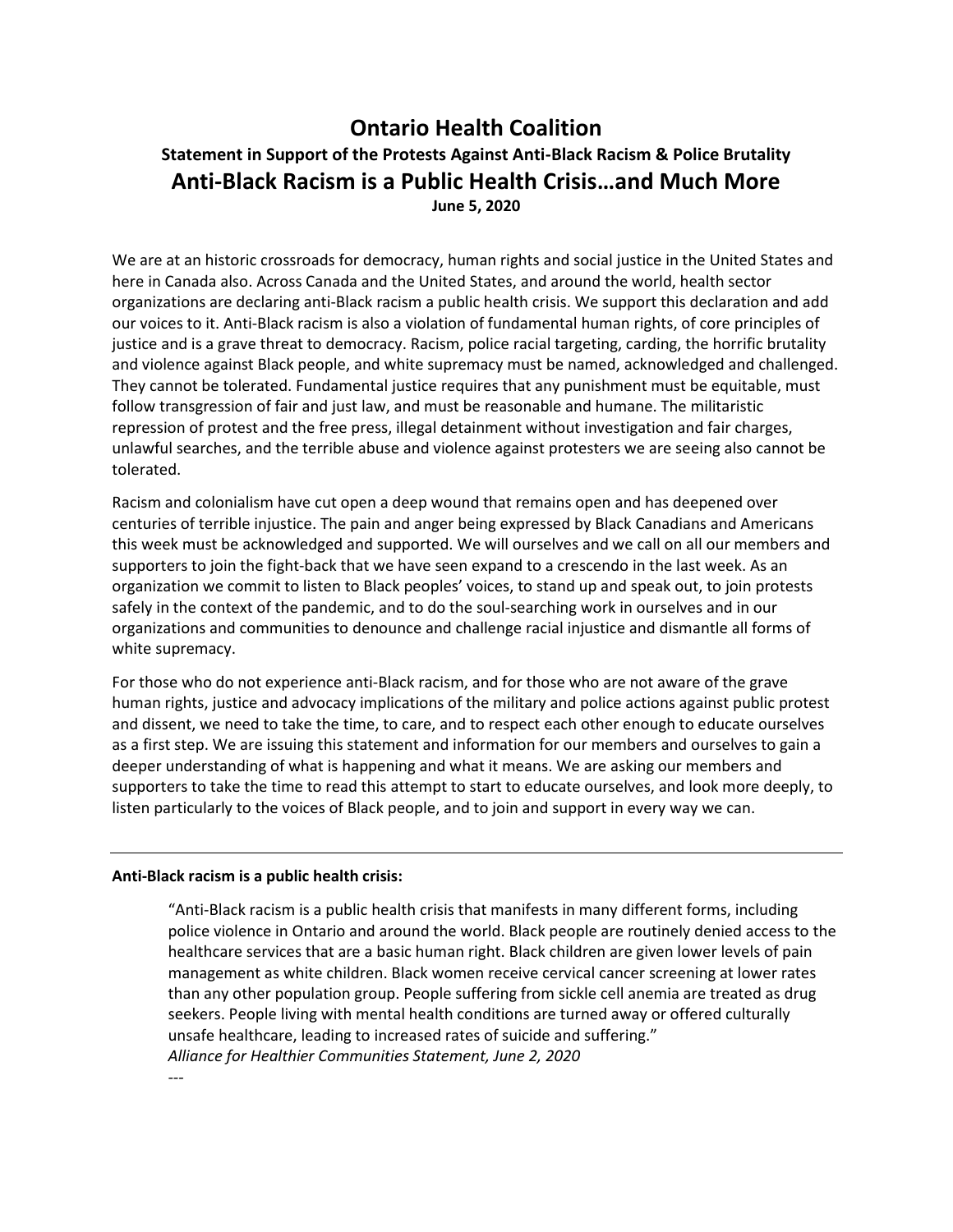"Are we racist in health care? Here's some evidence about racial bias in pain management: A 20 year meta-analysis and systematic review revealed Black patients were 22 percent less likely than white patients to receive any pain medication.

- Black patients with painful injuries such as fractures, burns or penetrating injuries were less likely to receive pre-hospital pain management.
- Ethnic minority patients with metastatic cancer were three times less likely to receive adequate pain management.
- About half of white medical students and residents endorsed incorrect racist beliefs about Black patients (eg. Black skin is thicker than white skin). This led to lower rating of Black patients' pain and undertreatment.
- Historically violent and cruel "experiments" were done to prove racist beliefs that differences between black and white people were more than cultural – rather black people were biologically different, and had thicker skin.
- Nowadays, biological racism has become less socially acceptable. It has largely been replaced by implicit bias – thoughts and feelings outside of conscious awareness, which directly affect clinical decision making.

Mandatory education about implicit bias and structural racism is needed for all health workers. Our institutions need to implement and follow-through with anti-racism policies. And we must collect race based data to measure health quality and equity."

*Dr. Amit Arya, Toronto, Statement on Twitter, June 3, 2020 (Note: all links to these studies are available in the tweet or we can send them to you.)*

*---*

*---*

"There are more Black people living in Toronto neighbourhoods that have the highest number of [novel coronavirus](https://globalnews.ca/tag/coronavirus/) infections - indicating that there are health inequities impacting those communities due to anti-Black racism, experts told Global News….The analysis found a strong association between high coronavirus rates and low income, conditions of work, visible minority status and low levels of education. There was an even stronger association between neighbourhoods with a high number of coronavirus cases and those with a higher population of Black people….The findings for Toronto mirror similar findings for neighbourhoods in Montreal. Data [published by the City of Montreal](https://globalnews.ca/news/6958322/coronavirus-poor-neighbourhoods/) showed that immigrants, refugees and lower-income people live in the hardest-hit regions….

And these demographic characteristics are not limited to Canada. New York, one of the most [severely impacted cities](https://globalnews.ca/news/6957889/new-york-coronavirus-inequality/) globally by COVID-19, has higher death rates in poorer

neighbourhoods. Black and Hispanic people living in New York City are also twice as likely to die from the virus, compared to white people, [according to data from the city.](https://www1.nyc.gov/assets/doh/downloads/pdf/imm/covid-19-deaths-race-ethnicity-04082020-1.pdf)

New data this month from the [APM Research Lab,](https://www.apmresearchlab.org/covid/deaths-by-race) a Minnesota-based research and analysis firm, found that Black Americans are dying of COVID-19 at a rate that's three times higher than white people. Their analysis found that one in 2,000 Black people in the U.S. has died from the virus so far."

*Black neighbourhoods in Toronto are hit hardest by COVID-19 — and it's 'anchored in racism': experts, Global News, June 2, 2020*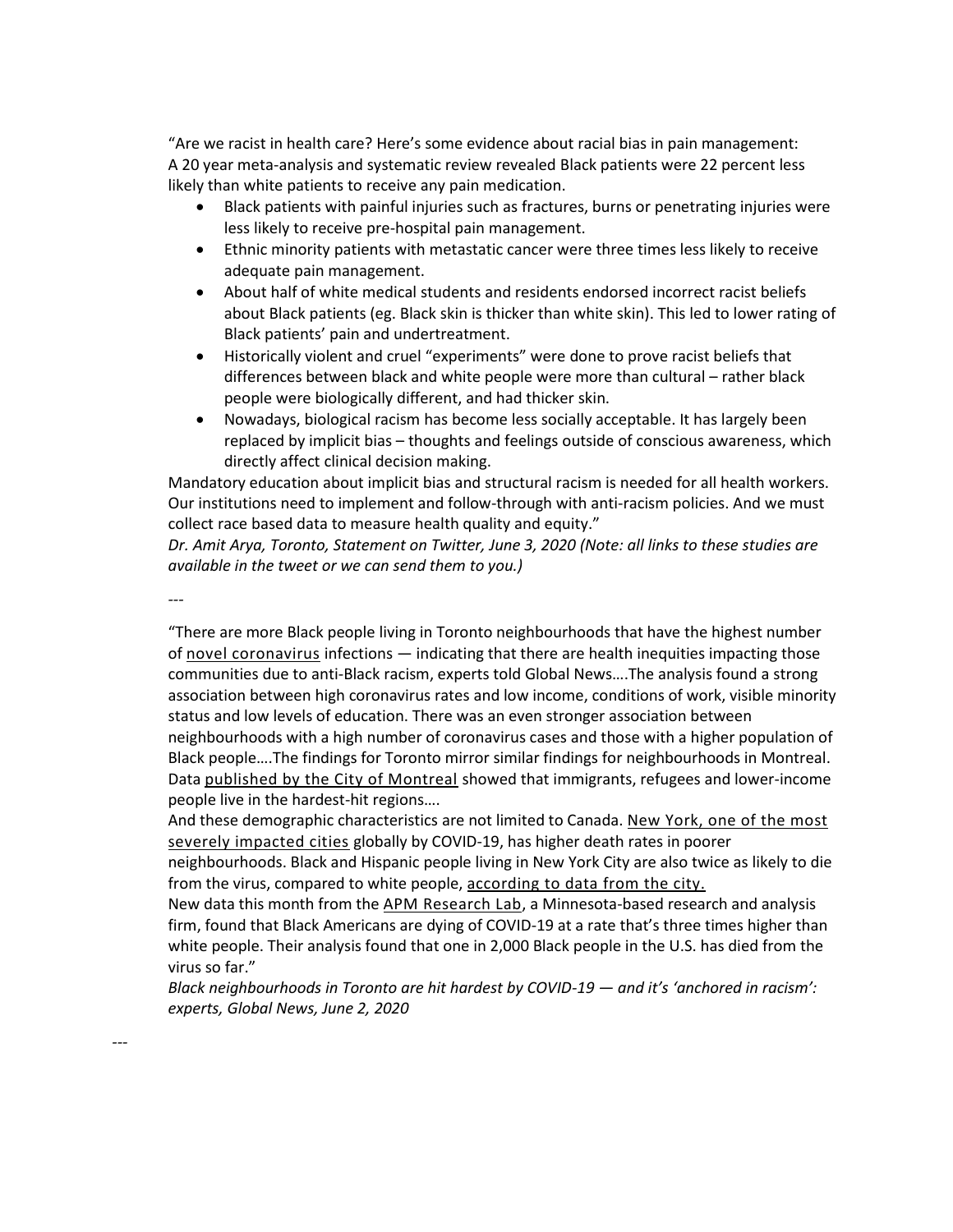### **Human Rights & Equity**

Human Rights are the basic protections that are understood to belong to every person as a condition of their humanity.

Human rights are violated when Black communities face brutality and violence at the hands of the police, and through inherently racist police practices that criminalize whole communities, such as carding and the designation of "priority neighbourhoods." Beyond policing, the infringement of Black communities' human rights permeates the institutions and structures of our society. Systemic racism exists in our prison system, in our schools, in the media and in health care. None of this can be tolerated.

The Canadian Human Rights Act defines human rights as: the principle that all individuals should have an opportunity equal with other individuals to make for themselves the lives that they are able and wish to have and to have their needs accommodated, consistent with their duties and obligations as members of society, without being hindered in or prevented from doing so by discriminatory practices based on race, national or ethnic origin, colour, religion, age, sex, sexual orientation, gender identity or expression, marital status, family status, genetic characteristics, disability or conviction for an offence for which a pardon has been granted or in respect of which a record suspension has been ordered.

An understanding of equity means that we must go the extra step to redress inequalities that mean that people cannot achieve the same opportunities and outcomes due to disadvantage. Here is a picture to show what this means:



## *Public Health Online, George Washington University*

Building upon this, a more recent visualization includes the concept of liberation (sometimes phrased instead as "justice"), in which the emphasis is on the need to not only support people to redress existing inequities but to remove barriers as follows:



the4thbox.com @ 1971 Hall In Section Institute A

Racism is a violation of basic human rights. To redress the terrible toll that racism has taken, we must embrace equity and actively support people who have suffered from historic discrimination and inequality, and we need to remove barriers, to achieve equitable outcomes and to ensure that all individuals and communities can live to their human potential.